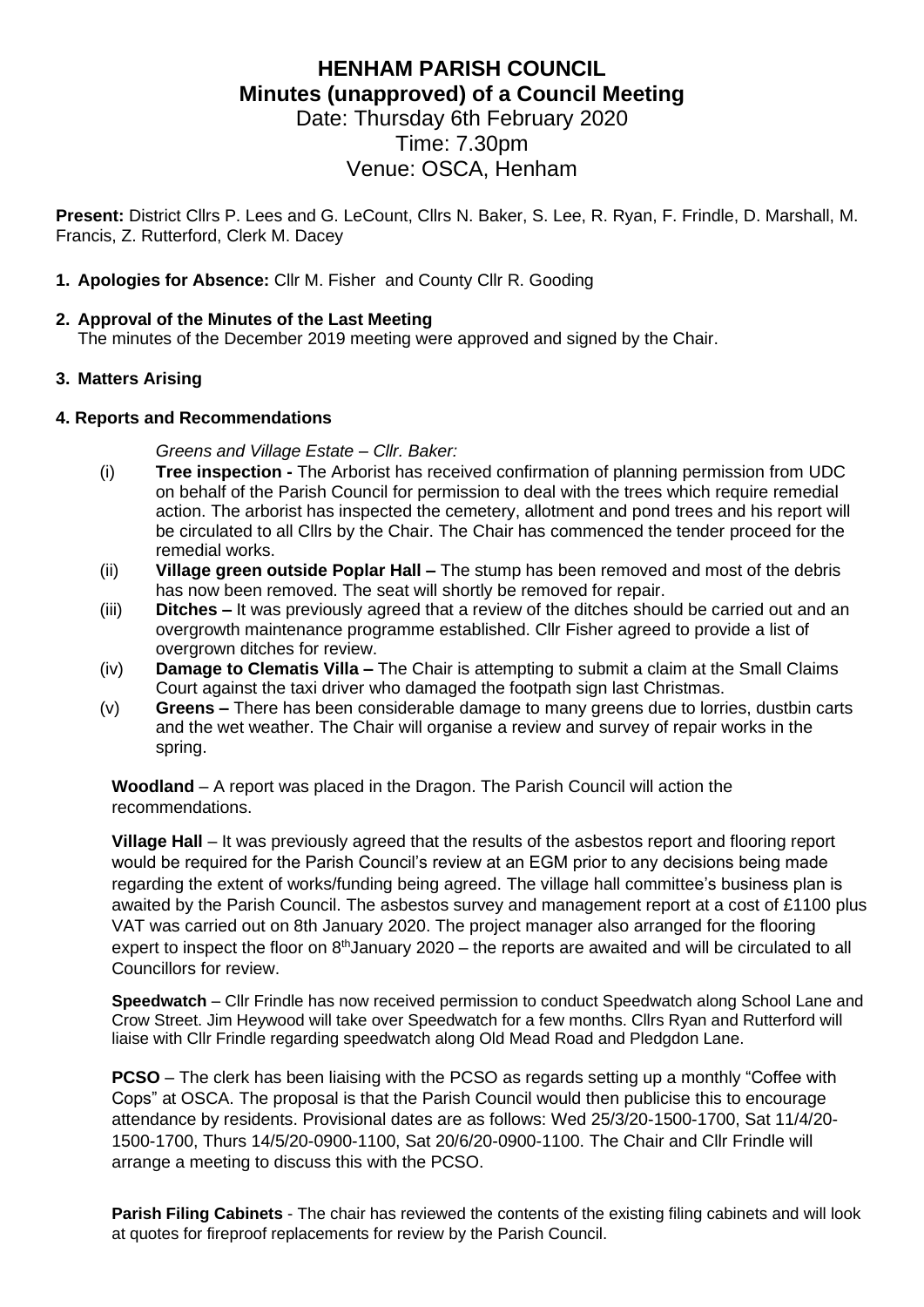**Remembrance Sunday Road Closure –** The Parish Council thanks Mrs Lafferty-George for organising the paperwork for this year's road closure.

*(ii) Finance*

**Post box on Old Mead Lane –** A resident has complained about the non- replacement of the stolen post box on Old Mead Lane which is affecting the elderly residents who live on the lane and who are unable to access another post box and has asked the Parish Council to lend their support towards the reopening of the post box. It was agreed that Cllr Ryan will liaise with the Old Mead Lane Residents Association and write to Royal Mail to request its reinstatement.

| <b>Receipts</b>                                    |                                                              |          |            |          |  |  |  |
|----------------------------------------------------|--------------------------------------------------------------|----------|------------|----------|--|--|--|
| From Whom                                          | Description                                                  | Amount   |            |          |  |  |  |
| SOV 100 Club                                       | November draw                                                | £395.00  |            |          |  |  |  |
| Daniel Robinson &<br>Sons Itd                      | Cemetery fees                                                | £650.00  |            |          |  |  |  |
| <b>Ugley Parish</b><br>Council                     | Contribution towards Bedwell Road Planning advice fees       | £500.00  |            |          |  |  |  |
|                                                    |                                                              |          |            |          |  |  |  |
| To Whom                                            | <b>Description</b>                                           | Amount   | <b>VAT</b> | Total    |  |  |  |
| (Invoice no.)                                      |                                                              |          |            |          |  |  |  |
| M. Dacey                                           | Clerks salary (December)                                     | £386.31  | £0.0       | £386.31  |  |  |  |
| N. Baker                                           | Refund for Gin for internal auditor x 2<br>for 2018 and 2019 | £40.00   | £0.0       | £40.00   |  |  |  |
| <b>Gardner Planning</b><br>Ltd (066.1)             | Professional planning advice re<br>Pledgdon Green Farm       | £750.00  | £150.00    | £900.00  |  |  |  |
| <b>Gardner Planning</b><br>Ltd (064.1)             | Professional planning advice re Bedwell<br>Road              | £1363.80 | £272.76    | £1636.56 |  |  |  |
| <b>GJ Cox</b>                                      | Village Christmas tree                                       | £150.00  | £0.0       | £150.00  |  |  |  |
| <b>Stanley Tee LLP</b><br>(297631)                 | Legal fees regarding Deed of Grant<br>advice                 | £90.00   | £18.00     | £108.00  |  |  |  |
| L. Beresford (6)                                   | Window and signs cleaning                                    | £40.00   | £0.0       | £40.00   |  |  |  |
| Railton TPC Ltd<br>(1937)                          | Transport advice re Fairfield                                | £1250.00 | £0.0       | £1250.00 |  |  |  |
| Railton TPC Ltd<br>(1936)                          | Transport advice re Bedwell Road                             | £1299.50 | £0.0       | £1299.50 |  |  |  |
| Roy Bretton (122)                                  | Tree Stump removal fees                                      | £90.00   | £0.0       | £90.00   |  |  |  |
| Henham Village<br>Shop Association<br>Ltd (H00049) | Post office fees Nov 19 to Feb 20                            | £2083.50 | £0.0       | £2083.50 |  |  |  |
| M.Dacey                                            | Clerk's salary (January)                                     | £386.31  | £0.0       | £386.31  |  |  |  |
| <b>Thinktrees Ltd</b><br>(000540)                  | Further tree report by arborist                              | £478.00  | £0.0       | £478.00  |  |  |  |
| Gardner Planning<br>Ltd (060.3)                    | Chickney Road North planning advice                          | £2400.00 | £480.00    | £2880.00 |  |  |  |
| Stanley Tee LLP<br>(304346)                        | Legal advice re charitable ownership of<br>Village Hall      | £606.00  | £120.00    | £726.00  |  |  |  |
| <b>MBA</b> structures Ltd<br>(1164)                | Village Hall Structural inspection                           | £500.00  | £100.00    | £600.00  |  |  |  |
| JRB Enterprise Ltd<br>(20721)                      | Dog Poo bags                                                 | £58.04   | £11.61     | £69.65   |  |  |  |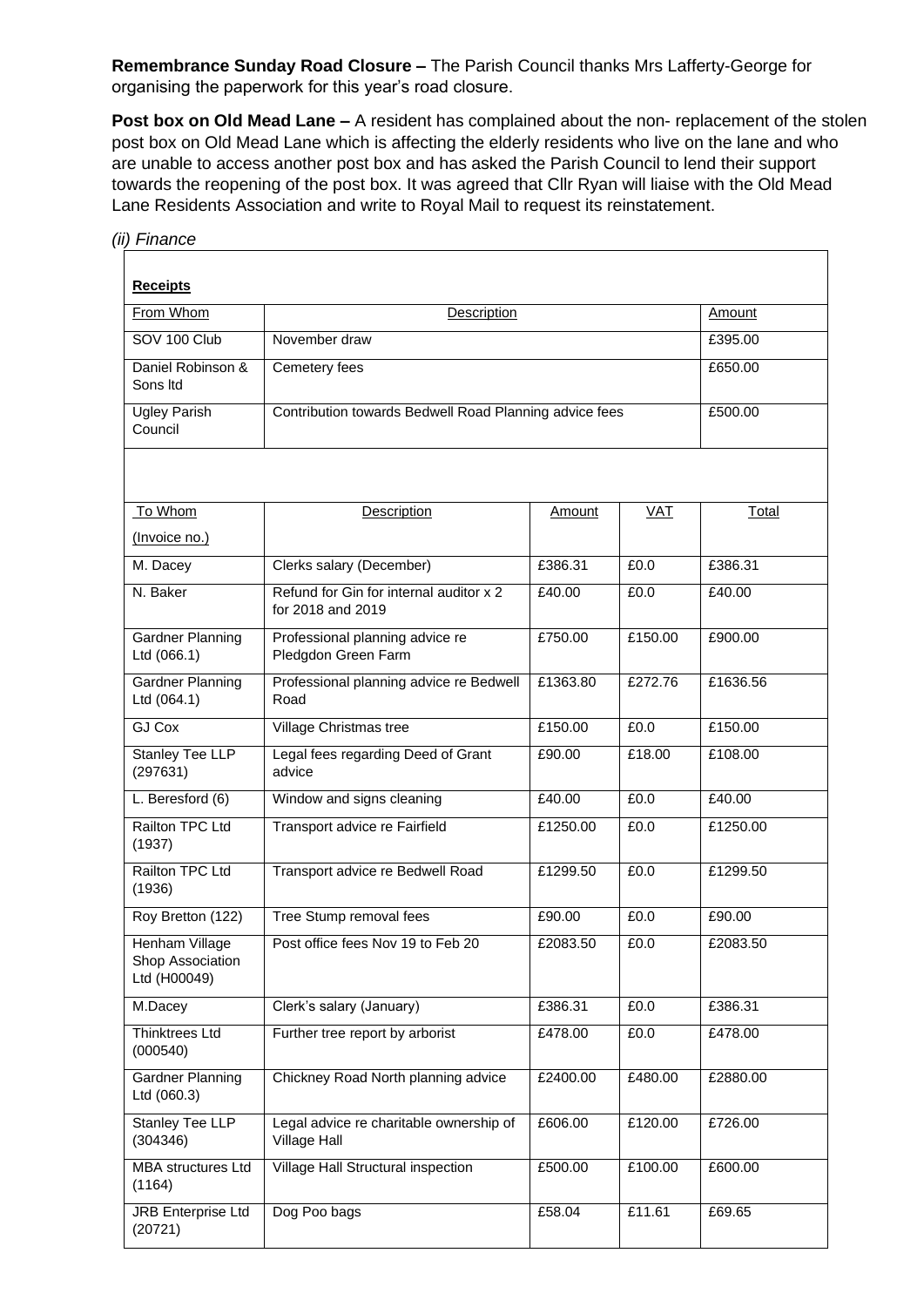| Gardner Planning<br>Ltd (055.4) | Planning advice re Bell House Appeal           | £5012.15 | £1002.43 | £6014.58 |
|---------------------------------|------------------------------------------------|----------|----------|----------|
| <b>Paul Mower</b>               | Village war memorial and bus stop<br>gardening | £100.00  | £0.0     | £100.00  |

#### **Treasury Management Investment Policy and Strategy 2019/20 – Cllr Fisher – nothing to report.**

**Lloyds Bond** - The bond matured in January 2020 with an interest of £5,297.58. The Chair has renewed the bond for a further 12 months, now at a rate of 1.05%.

Henham Parish Council Receipts and Expenditure records for Quarter 2 of 2018-2019 financial year will shortly be given to Cllr Fisher for approval.

**2020-2021 Precept –** The HPC Income requirement has remained at £39,220, as agreed in the December meeting. The net tax base for Henham (i.e. number of properties paying council tax) has gone up from **637.31 to 648.42**. This has the effect of decreasing ever so slightly the amount of council tax raised per household for the precept; for example, the band D rate for 2020-21 will be £60.49 compared to £60.85 in 2019-20. All bands will decrease by 0.59% for the 2020-21 precept contribution. Paperwork regarding the precept was submitted to UDC on 8 January 2020 by the clerk.

#### *(vi) Planning and Developments*

#### **Applications:**

- **UTT/19/3008/FUL** proposed construction of 2 no. 4 bedroom dwellings with detached garaging, Cedar Cottage Crow Street. Cllrs Lee and Marshall declared an interest in this application and absented themselves from the discussion . Our planning advisor has been instructed to represent the Parish Council's objection to this proposal.
- **UTT/19/2993/OP** proposed Outline application for the demolition of existing dwelling and outbuildings and erection of 4 no. new dwellings with all matters reserved except access, Cott Moor Old Mead Road – Cllr LeCount declared an interest in this application and absented himself from the discussion.
- **UTT/20/0267/HHF** proposed demolition of existing brick garage and replace with oak single garage and two car port, March Hill Old Mead Lane
- **UTT/20/0122/HHF** proposed extension of single storey bungalow to two storey house with amendments to internal layout and roof, Homeleigh Old Mead Lane
- **Proposed 46 Houses at Land East of Mill Road -–** Many residents received a flyer on 20th November 2019 regarding a proposed housing development on Mill Road for 46 homes. The developer is inviting residents to comment. Henham Parish Council strongly advises that residents do not respond until a formal application is received and our planning advisors offer advice. If residents respond now, the applicant will deal with your concerns within their application. Henham Parish Council will advise residents further at the appropriate time.
- **BEDWELL ROAD: UTT/19/2266/OP** proposed Outline planning application for the erection of up to 220 dwellings including affordable housing with public open space, structural planting and landscaping and sustainable drainage system (SuDS) with vehicular access point from Bedwell Road. All matters reserved except for means of access, Land North of Bedwell Road And East Of Old Mead Road Ugley And Henham. The developers have written to the Parish Council and it was agreed that the Chair would respond confirming we do not engage with developers until a formal application is in place.
- **FAIRFIELD: UTT/17/3573/OP Land to The North West of Henham Road RECONSULTATION–** Henham Parish Council strongly opposes this development of 350 houses and will challenge the re-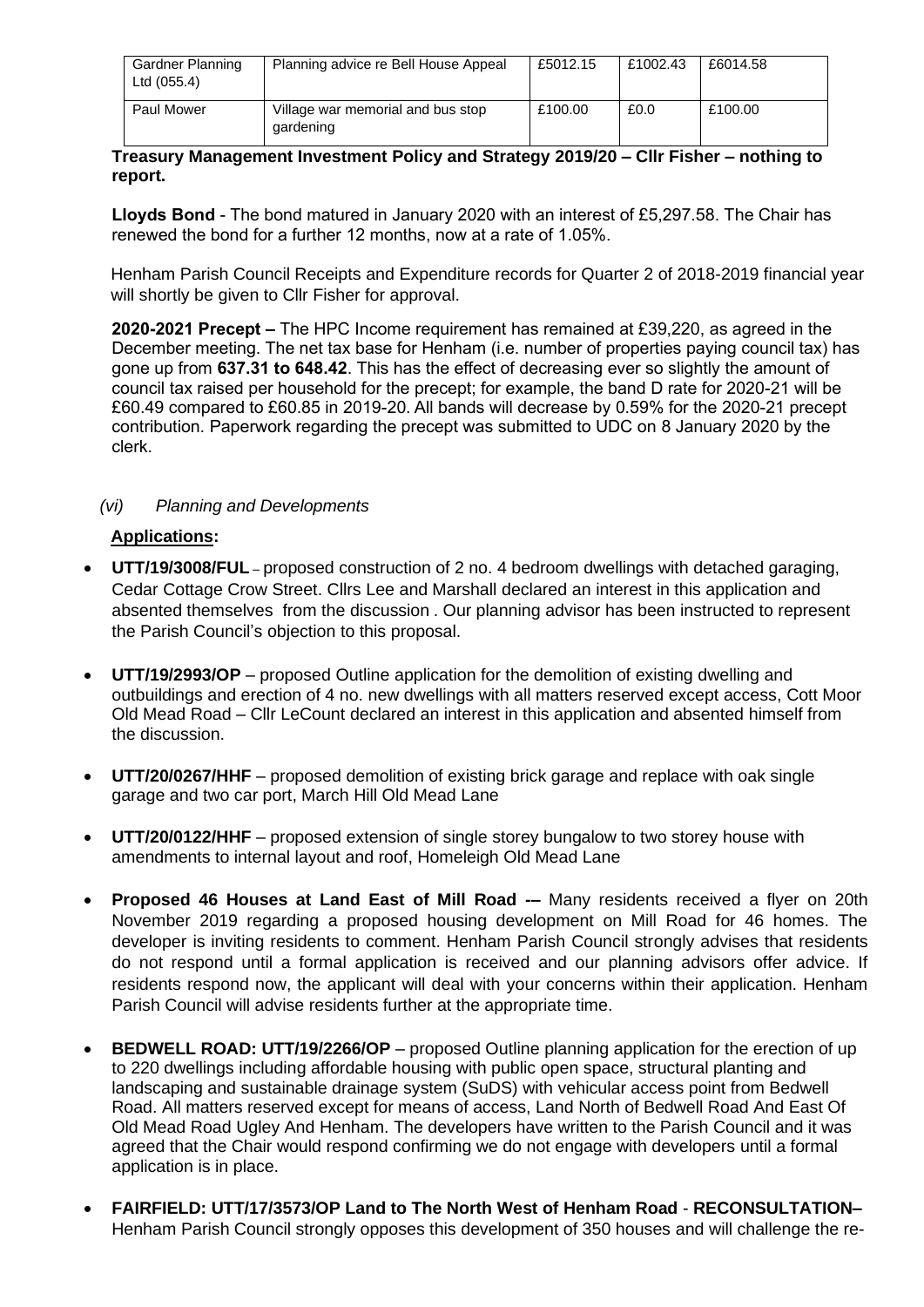consultation which was submitted by Fairfield in mid July 2019. Appeal hearing has been set for 28th April for 4 days. Stansted and Ugley Parish Councils have agreed to pay a share of the professional fees in respect of the consultation costs together with Elsenham Parish Council. However, they have not agreed to share any hearing costs which may be in the region of £25,000. Following a discussion it was agreed that the Parish Council has no choice but to continue to vigorously defend its objection, however, it would be looking to save costs where possible as it will be able to liaise with UDC who will be the lead agent.

#### **Breaches:** none

- **Appeals:**
- **The Bell House, High Street, Henham - Application reference: UTT/18/1811/FUL Appeal reference: APP/C1570/W/19/3231568**. An appeal against the refusal of the development in the paddock at Bell House has been lodged and was heard at UDC on 16 January 2020. HPC was represented by our planning advisor.
- **Erection of 16 no. dwellings with associated garages, parking, and landscaping with new vehicular access to Chickney Road Application reference: UTT/19/0293/FUL Appeal reference: APP//C1570/W/19/3239905.** Written submissions by 8th January 2020. Our planning advisor was instructed to represent the Parish Council.
- **Decisions**: None

### *(iv) Highways –* **UPDATE from Cllr LeCount : Cllr LeCount had a meeting with Rissa Long in January 2020.**

Hall Road Henham The Henham Parish Council previously agreed to pay for the installation of a 40mph buffer zone at this site and awaits a further cost quote from Essex Highways. The clerk has chased for this and Essex Highways have now confirmed the cost of construction is now a fixed price of £9,711.74. Correspondence relating to this and the clerk's request for EH to be review their quote was circulated to all Councillors prior to this meeting. We were originally quoted £6k for the construction. The Parish Council has already paid approximately £3500 plus VAT to get to this stage. **Clerk to liaise with Gregg Speller direct re other 3rd party quotes. County Cllr Ray Gooding to assist.** 

Pledgdon Green Lane Cllr Rutterford wrote to Essex Highways regarding the poor condition of the road and verges due to the diversion route during the Abbottsbridge repairs. Essex Highways are unlikely to agree to the installation of quiet road signage. **It was agreed Cllr Rutterford would liaise with Cllr LeCount regarding an application to Essex Highways for a request for permanent 20mph signage.**

#### Blocked drains in Old Mead Road - *A new online application has been applied for by Cllr LeCount*

School Parking at Sages, School Lane, Pimletts and Carters Lane, Henham – The Headteacher previously requested advice from the Parish Council as to how to solve the current parking issues at the schoo*l.* **Cllr LeCount has met with her again in January 2020 to produce an action plan to deter unsafe parking. It is hoped the PCSO will also be able to assist with this. The request for double yellow lines in the vicinity of the school would need to be made to the North Essex parking Partnership and will need Cllr Gooding's support as the relevant County Member.** 

**Residents are encouraged to also report any matters to Essex Highways direct via the Essex Highways web site [www.essex.gov.uk/highways](http://www.essex.gov.uk/highways) (details also on the Henham Website), as the more people who complain regarding Highways matters the more likely something will get done.**

#### **5. Correspondence**